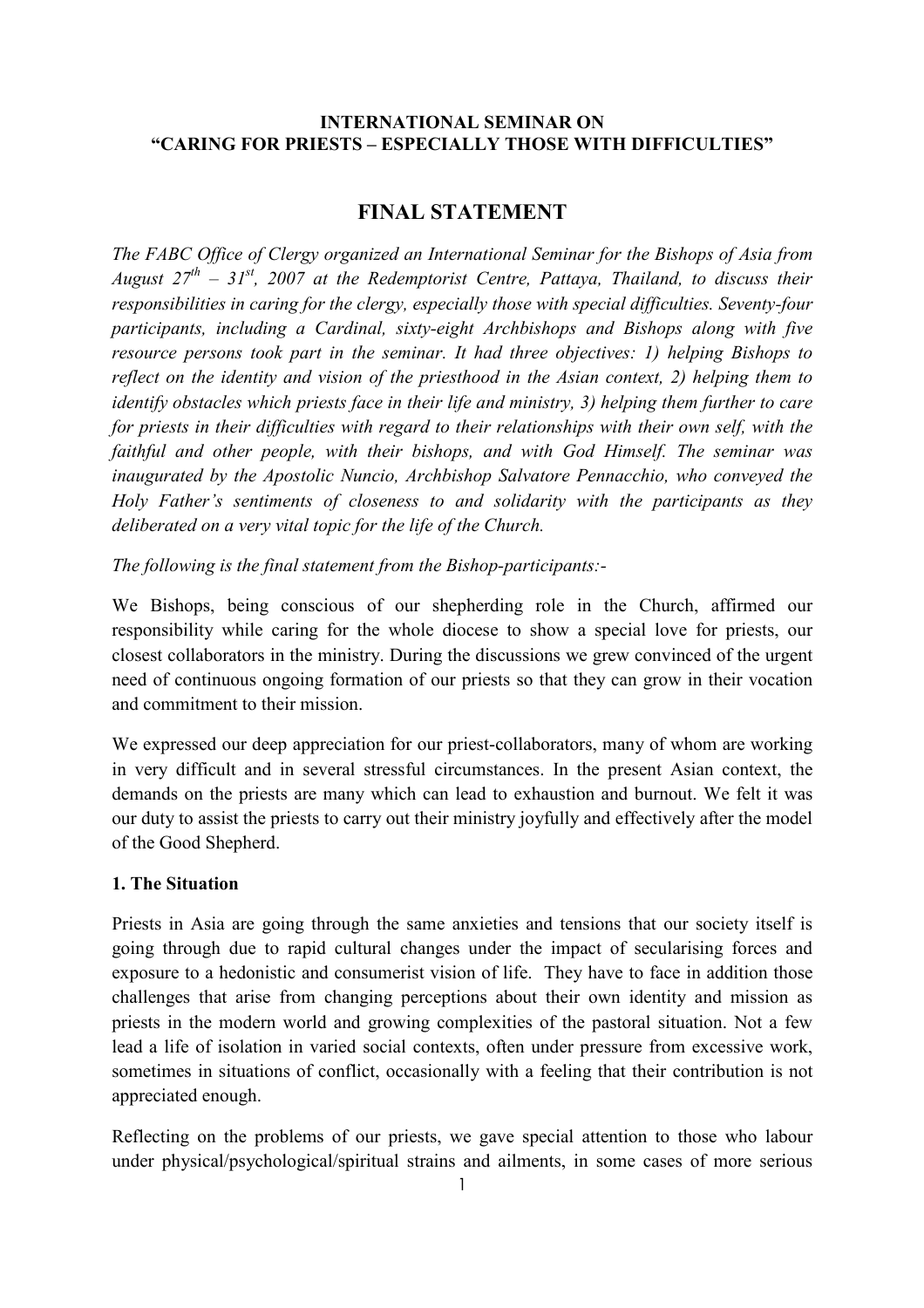nature. These may have their origin in childhood or early-life experiences, which have not been healed during the years of formation, or in the memories of the hurts they received in the course of their ministry that still remain. Negative habits and addictions that one has allowed to take root in one's life, e.g. to alcoholism, drugs, TV, gadgets-gathering, or unhealthy relationships, can take a toll on one's spiritual energies and apostolic effectiveness. Such problems could also be due to the absence of cordial relationship between the priest and his bishop, no matter whose failure it is.

#### 2. Our Convictions

However, there are very many opportunities for healing and clarifying one's identity and mission at every stage of one's growth as a priest. To begin with, if the selection of young recruits for the seminary has been judicious, there is good reason to believe that the new candidates are psychologically balanced and spiritually motivated to enter into a life of radical commitment in the service of the Lord and His people.

 During the years of formation they mature in the right understanding of the priesthood, purifying their motives, growing daily in the spirit of faith and their relationship with Christ. They look to Him as their master and guide, and the sure source of inspiration and strength to confront the challenges of life. They will remember these words of the Letter to the Hebrews, "Our High Priest is not one who cannot feel sympathy for our weaknesses. On the contrary, we have a High Priest, who was tempted in every way that we are, but did not sin" (Heb 4:15). They make it their constant effort to grow more and more like Christ, who was the perfect man, until He becomes the centre of their lives.

Yong seminarians allow themselves to be guided by their formators, being transparent with them and seeking earnestly to be educated into ecclesiastical discipline and the spiritual traditions of the Church. They develop intellectual interests and the habit of reading which will stand them in good stead in later years, even in the midst of intense activity and zealous pastoral service to the faithful.

But, most of all, we recognise that Bishops and priests are men of communion. During the period of seminary formation itself, they are introduced into a communitarian manner of living and sharing, and helped to develop relational skills and the ability for dialogue. They take these skills to a later life of intimate relationships within the brotherhood of priests with whom they will have to live and work. For, warm relationships within the Presbyterium and between the priests and their Bishop always have a healing, motivating and energizing power. Within this family of the Presbyterium, priests will find encouragement and assistance, and the brotherly correction that they need in different contexts. But such an atmosphere has to be diligently built up and continuously fostered, and the temptation to fragmentation within that brotherhood and self-isolation consistently resisted.

 Priestly ministry today includes intense involvement in a vast variety of the services, validity of each of which is to be judged by the local Church. But it should never be at the risk of distancing oneself from what is spiritual. Asian civilizations have always cherished the values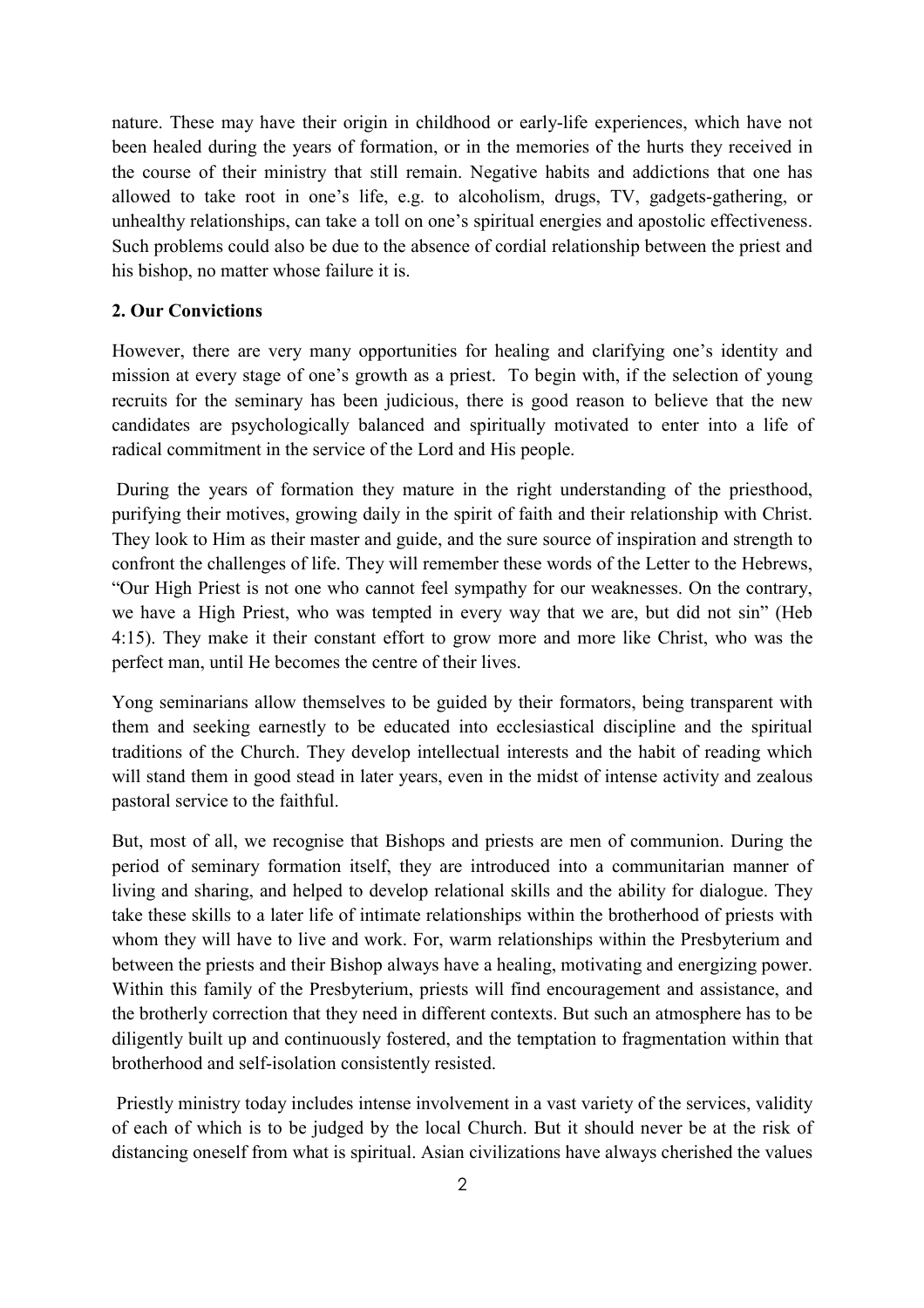of the spirit, emphasizing spiritual goals rather than the material, holding in high esteem renunciation and various forms of asceticism, fostering respect for elders and attachment to one's community and its traditions. Young priests take care to avoid crossing the boundaries of human prudence and spiritual discipline, or of overlooking the need for guidance from experienced persons. In fact, they are accompanied during the early years of their ministry, the Bishop himself being close to them and assisting them to mature in their priestly generosity.

As the years pass by, they take greater responsibility for their own maturing in priestly qualities and evangelical witness, being serene, sociable, transparent, accountable and capable of relating with people of all categories with ease and communicating the Gospel message with convincing power. They are encouraged in their apostolic endeavours and helped to evaluate themselves and their activities, and assisted to learn even from negative experiences.

There are times when individual priests will need professional assistance to get over the hurts they have received in trying circumstances, and those that they have invited into their lives with an inadequate sense of responsibility. There is also the fact that certain allegations against the clergy in recent years have shocked the world. And therefore, it has become important to adopt adequate measures to prevent such unhappy incidents from taking place and ensure on-going care for those disposed to similar failures. The insights that behavioural sciences provide are of immense value. However, we make sure that those we choose to be guided by are grounded on a Christian vision of the human person and in keeping with ecclesiastical teachings. We seek to profit also from the practical wisdom based on the vast experience of the Church and spiritual traditions of the Christian community.

## 3. Recommendations

Here are a few of the suggestions that came up in the course of the Seminar so that all priests, especially those in special difficulties, would be able to receive the encouragement and support they need and grow in a sense of responsibility for their own maturing and fruitfulness in their priestly ministry and life. Hence we, as Bishops, recommend that:

- 1. The Seminary being the heart of the diocese, the Bishop frequently visits the students, giving them an opportunity to meet him personally whenever he can, encouraging the staff and discussing with them matters of importance for the formation of the seminarians.
- 2. Priests seek the spiritual strength they need in their prayer-life, especially in the Eucharist; that they be faithful to the Prayer of the Church, and other traditional practices of piety, like meditation, spiritual reading, examination of conscience, Marian devotions, whenever possible done in community. That there be moments of intense personal prayer even in the midst one's pastoral activities; that there be places and periods of silent prayer in the diocese so that priests can grow deeper in their relationship with God. That the laity be encouraged to pray for their priests.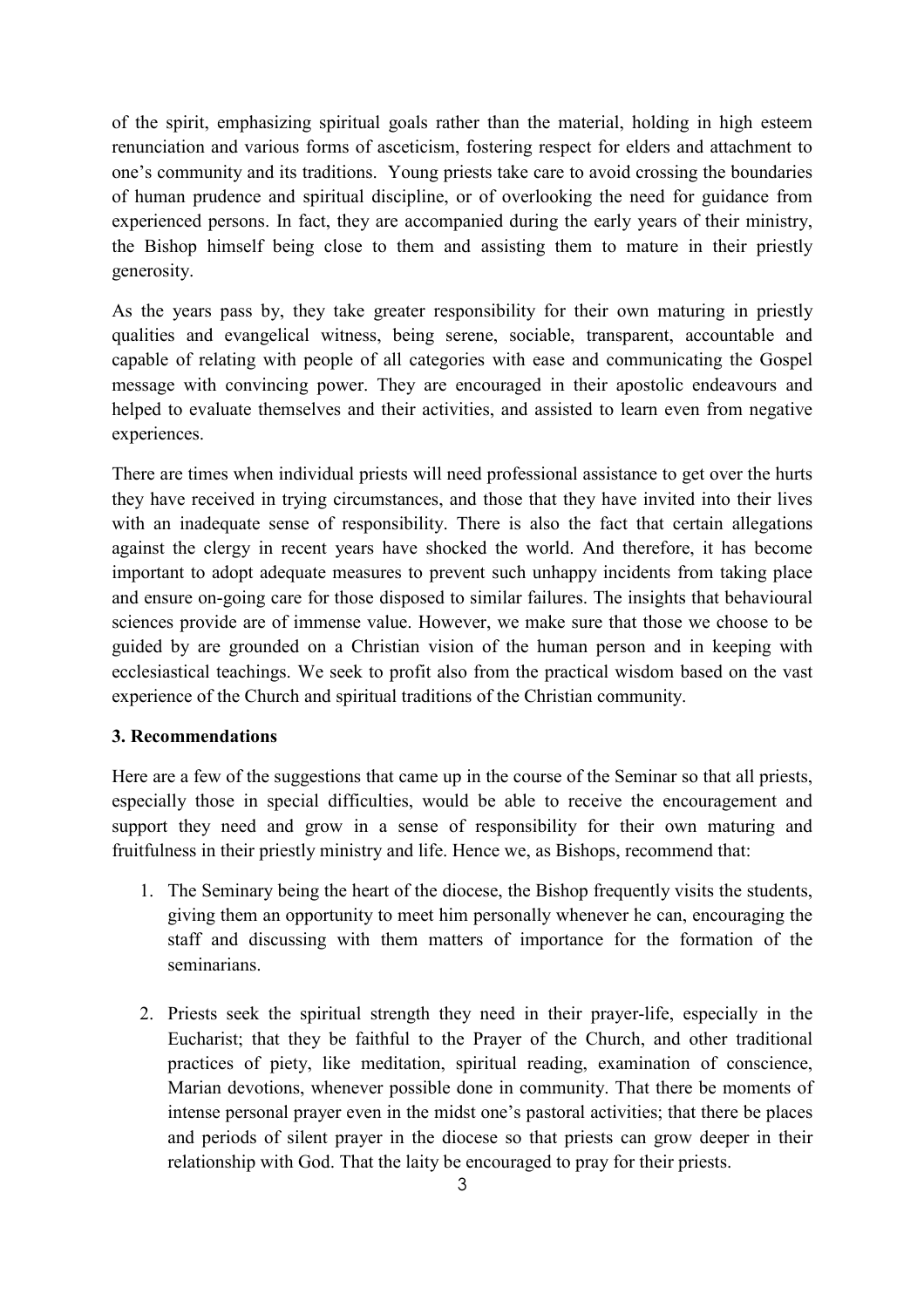- 3. Recollections, spiritual gatherings, workshops and retreats be held periodically and adequately prepared animators invited to conduct these events profitably. That documents of the Church like Pastores Dabo Vobis, Pastores Gregis, The Directory for the Life and Ministry of Priests be diligently studied.
- 4. A well planned course of on-going formation being absolutely necessary for the renewal of the priests in their spiritual life, that such a course be conducted in each diocese/region; and that refresher courses in theology and other disciplines be organized for different groups, based on age or experience or the nature of the ministry, so that the priests can update themselves, acquire additional competence and find new motivation in their ministry. That the Apostolic Union of the Clergy be established where it does not yet exist, and vitalized where it has lost its dynamism.
- 5. There must be opportunity for the frequent reception of the Sacrament of Reconciliation and experienced confessors invited to help.
- 6. Spiritual directors and trained Counsellors must be made available in the diocese/ group of dioceses, so that the priests can have easy access to spiritually mature and adequately prepared persons. That an effort be made to train personnel for various needs of the diocese, e.g. in managerial skills, inter-personal relationships, in clinical pastoral experience, or priests who can counsel priests.
- 7. Pastoral Orientation programmes must be organized for newly ordained priests during the period of their transition to parish life.
- 8. Priests foster warm relationship among themselves, visiting neighbouring priests, collaborating and encouraging each other in their ministry, and, when necessary, advising and correcting each other; sharing joys and sorrows together in the various situations of life. That the Bishop keeps himself available to his priests, visiting them also from time to time at their posts, giving them the time they require.
- 9. There must be some diocesan guidelines with regard to serious problems which priests go through in their life and ministry, such as sexual misconduct, mishandling of finances, dependency problems (alcohol, drugs, etc). That such priests must be offered assistance at a suitable place so that they can be rehabilitated.
- 10. The FABC-OC organizes programmes for priests, for formators and for those who can help priests in their difficulties.